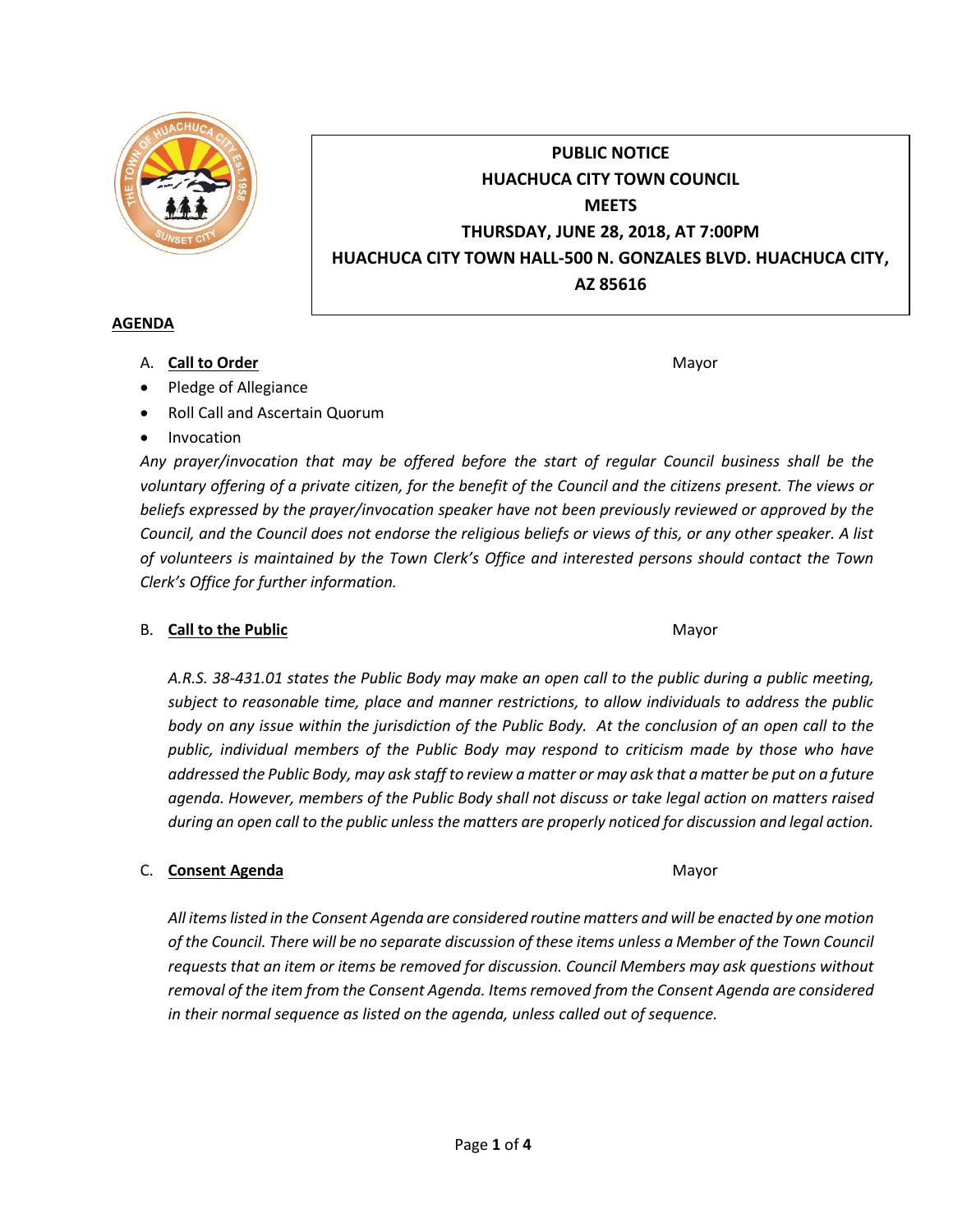- C.1 Consider approval of the minutes of the Town Council Regular Meeting held on June 14, 2018.
- C.2 Consider approval of the Payment Approval Report in the amount of \$54,412.24

# D. **Unfinished Business before the Council** Mayor

*Public comment will be taken at the beginning of each agenda item, after the subject has been announced by the Mayor and explained by staff. Any citizen who wishes, may speak one time for five minutes on each agenda item before or after Council discussion. Questions from Council Members, however, may be directed to staff or a member of the public through the Mayor at any time.*

## E. **New Business before the Council** Mayor

*Public comment will be taken at the beginning of each agenda item, after the subject has been announced by the Mayor and explained by staff. Any citizen who wishes, may speak one time for five minutes on each agenda item before or after Council discussion. Questions from Council Members, however, may be directed to staff or a member of the public through the Mayor at any time.*

- E.1 Discussion and/or Action [Attorney Benavidez]: Executive Session Dusk 'til Dawn Cabaret Litigation. The Council will vote to go into executive [closed] session, pursuant to A.R.S. 38- 431.03 (A) (3) and (4), to consult with its attorneys regarding the lawsuit filed in Cochise County Superior Court, Case No. CV2017-00126. Following the executive session, the Council may take action to direct the attorneys concerning the case.
- E.2 Discussion Only [Councilor Wallace]: Monthly Financial Report by Haymore & Forsberg, C.P.A.
- E.3 Discussion and/or Action [Manager Williams]: Resolution 2018-12, A RESOLUTION OF THE MAYOR AND COUNCIL OF THE TOWN OF HUACHUCA CITY, ARIZONA, ADOPTING CHANGES TO THE TOWN'S PERSONNEL POLICIES CONCERNING HOLIDAY PAY.
- E.4 Discussion and/or Action [Mayor Taylor]: Resolution 2018-13, A RESOLUTION OF THE MAYOR AND TOWN COUNCIL OF THE TOWN OF HUACHUCA CITY, ARIZONA, APPROVING LANDFILL PROPERTY LEASE PAYMENT TO THE TOWN OF HUACHUCA CITY.
- E.5 Discussion and/or Action [Director Harvey]: Resolution 2018-15, A RESOLUTION OF THE MAYOR AND COUNCIL OF THE TOWN OF HUACHUCA CITY, ARIZONA, ADOPTING A POOL FEE USE SCHEDULE.
- E.6 Discussion and/or Action [Manager Williams]: Council Decision Request to direct staff to begin the process of pursuing funding through ADOT for the Huachuca City Transit Program and establish an appropriate bus fare schedule and set fees for advertising on the buses.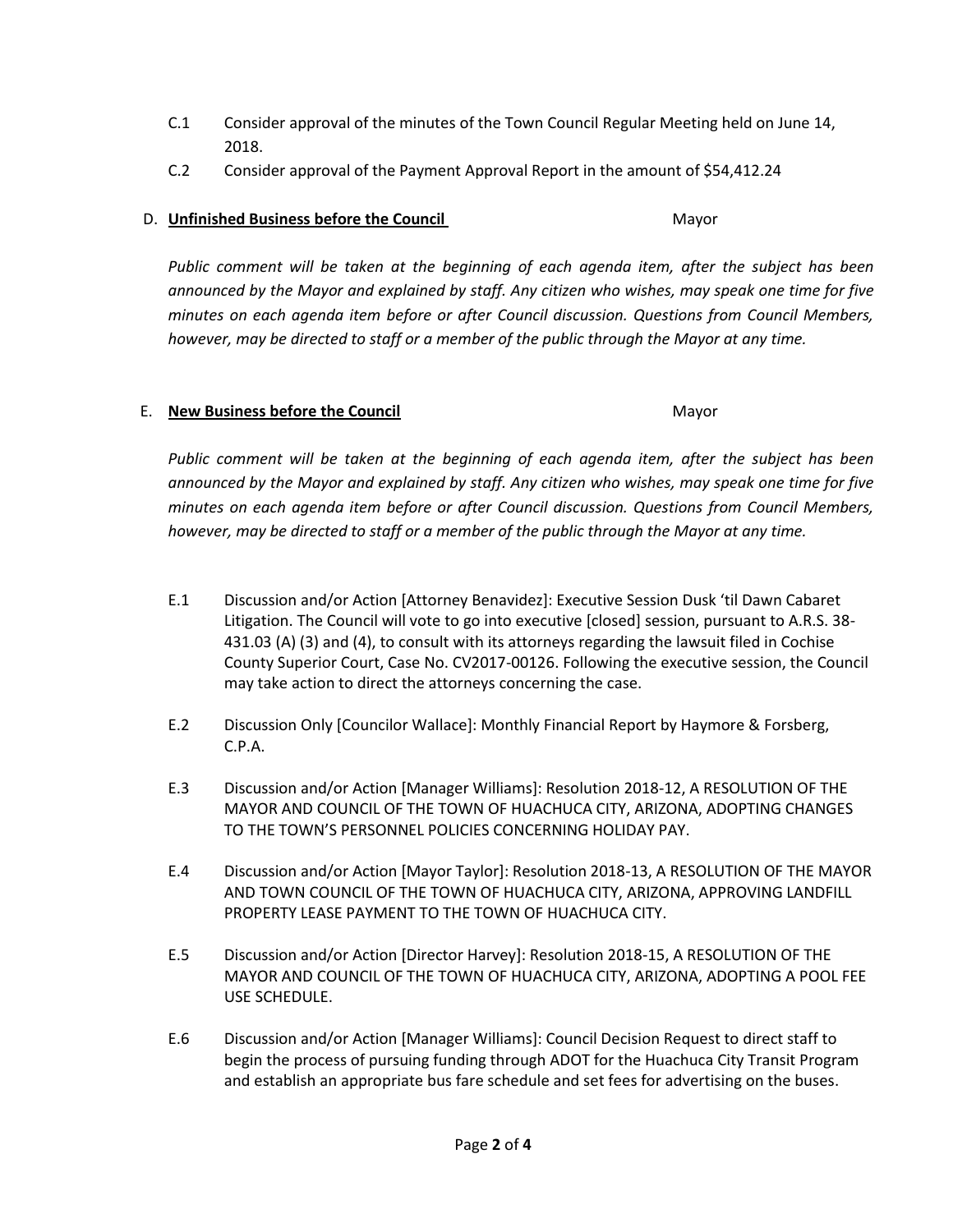- E.7 Discussion and/or Action [Clerk Saenz]: First Reading of Ordinance 2018-15, AN ORDINANCE OF THE MAYOR AND COUNCIL OF THE TOWN OF HUACHUCA CITY, ARIZONA, AMENDING TOWN CODE, TITLE 2 "ADMINISTRATION AND PERSONNEL," CHAPTER 2.40 "MAGISTRATE," SECTION 2.40.050 "COURT FEES,' TO REMOVE THE FEE SCHEDULE FROM THE TOWN CODE AND ALLOW THE TOWN COUNCIL TO ESTABLISH FEES FOR THE COURT BY ADOPTING RESOLUTIONS.
- E.8 Discussion and/or Action [Clerk Saenz]: Council Decision Request to direct staff to begin the process of increasing its magistrate court fees and establishing a Court Diversion Program with associated fees.
- E.9 Discussion and/or Action [Manager Williams]: First Reading or Ordinance 2018-17, AN ORDINANCE OF THE MAYOR AND TOWN COUNCIL OF THE TOWN OF HUACHUCA CITY, ARIZONA, AMENDING TOWN CODE, TITLE 2 "ADMINISTRATION AND PERSONNEL," CHAPTER 2.20 "COUNCIL PROCEDURE," SECTION 2.20.010 "REGULAR MEETINGS," TO ALLOW THE MAYOR AND COUNCIL TO CANCEL OR RESCHEDULE REGULAR MEETINGS DUE TO HOLIDAYS AND OTHER SPECIAL EVENTS.
- E.10 Discussion and/or Action [Councilor Wallace]: Council Decision Request to direct staff to begin the process of relinquishing ownership of the property known as "Camp Naco".
- E.11 Discussion and/or Action [Manager Williams]: Council Decision Request authorizing Judge Lund's appointment of Judge Leslie Sansone as a pro tem magistrate.
- E.12 Discussion and/or Action [Manager Williams]: Council Decision Request to authorize staff to begin the process of pursuing an increase in sales tax for Huachuca City.
- E.13 Discussion and/or Action [Manager Williams]: Council Decision Request to authorize staff to begin the process of pursuing a Use Tax for Huachuca City.
- E.14 Discussion and/or Action [Dr. Johnson]: Adoption of Resolution No. 2018-16 approving an Intergovernmental Agreement with Cochise County for Plan Review and Building Inspection Services.
- E.15 Discussion and/or Action [Manager Williams]: Authorize staff to declare as surplus the following item(s) to be sold by auction or otherwise disposed of in accordance with Town Policy:

Landfill

- a. Dump Truck Bed
- b. Trailer Chassis AZ 308066
- c. Ford F250 Crew Cab

#### F. **Reports of Current Events by Commission Liaisons and Officers** Mayor

F.1 Library Councilor Welsch